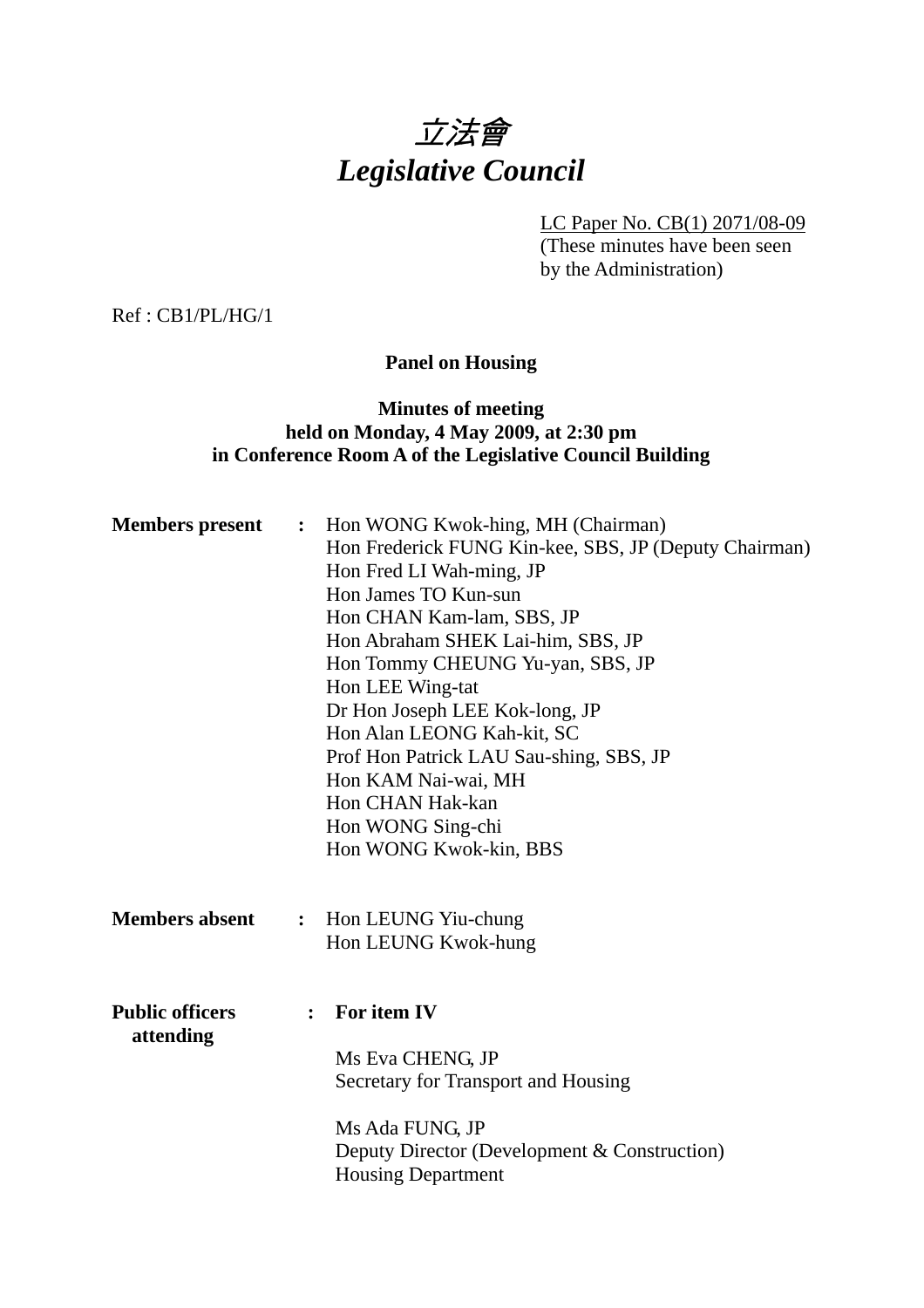|                              | Mr Daniel LEE<br><b>Assistant Director (Project) 2</b><br><b>Housing Department</b>                            |
|------------------------------|----------------------------------------------------------------------------------------------------------------|
|                              | For item V                                                                                                     |
|                              | Mr YAU Shing-mu, JP<br><b>Under Secretary for Transport and Housing</b>                                        |
|                              | Mr LAU Kai-hung, JP<br>Deputy Director (Estate Management)<br><b>Housing Department</b>                        |
|                              | Mrs Jennifer YIU<br><b>Assistant Director (Estate Management) 2</b><br><b>Housing Department</b>               |
|                              | Mr CHAN Lik-sun<br><b>Acting Chief Manager/Management</b><br>(Support Services 1)<br><b>Housing Department</b> |
| <b>Clerk in attendance :</b> | Miss Becky YU<br>Chief Council Secretary (1)1                                                                  |
| <b>Staff in attendance</b>   | : Mrs Mary TANG<br>Senior Council Secretary (1)2                                                               |
|                              | <b>Miss Mandy POON</b><br>Legislative Assistant (1)4                                                           |

- 2 -

# Action

| <b>Confirmation of minutes</b> |                        |  |  |  |  |
|--------------------------------|------------------------|--|--|--|--|
| (LC Paper No. CB(1) 1445/08-09 | — Minutes of the meeti |  |  |  |  |
|                                | $\sim$ 1.0000          |  |  |  |  |

ing held on 2 March 2009)

The minutes of the meeting held on 2 March 2009 were confirmed.

# **II. Information paper issued since last meeting**

2. Members noted that the following information paper had been issued since last meeting -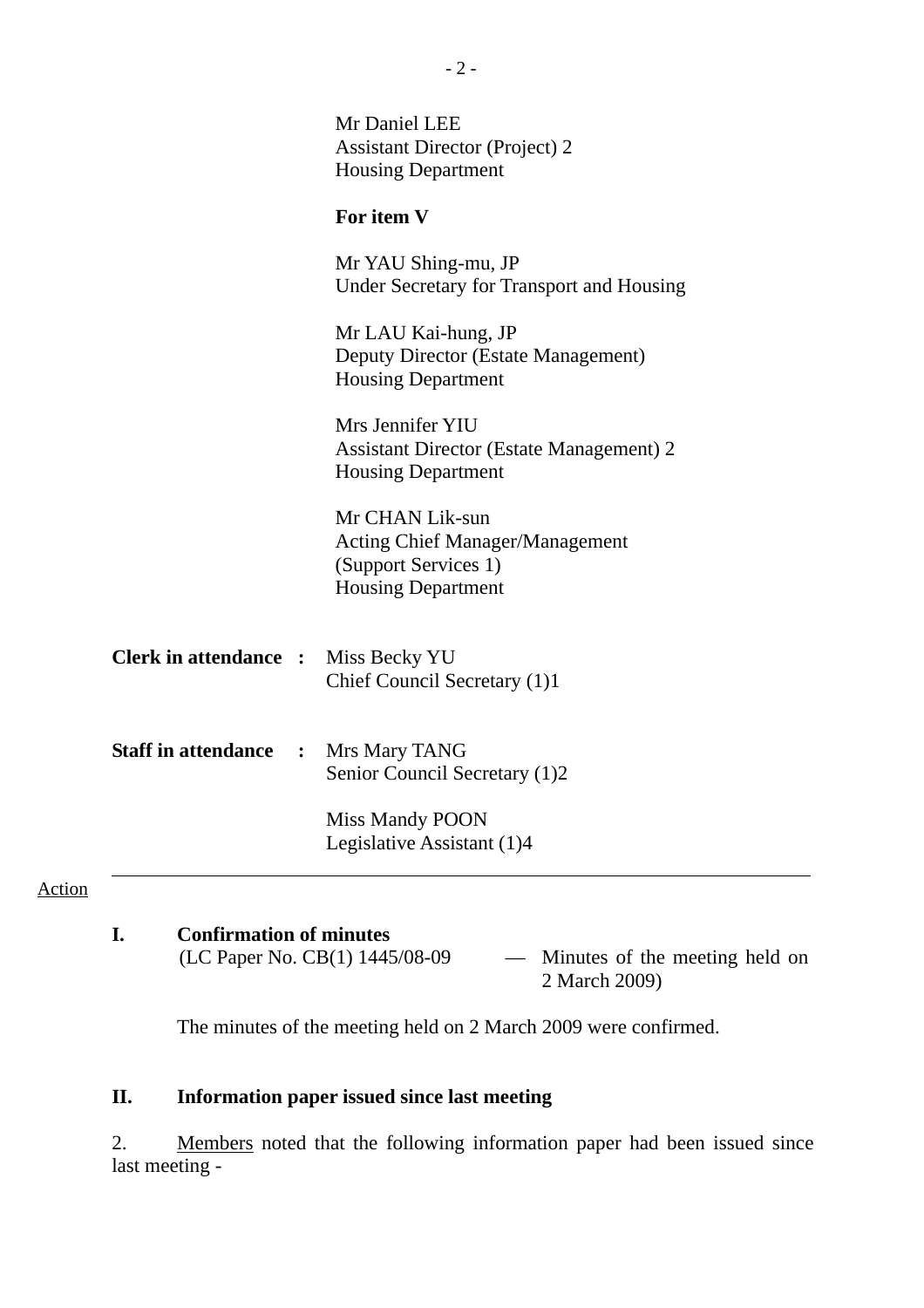LC Paper No. CB(1) 1354/08-09(01) **—** Referrals arising from the meeting between Duty Roster Members and the Society for Community Organization and 全 港租客大聯盟 on 17 and 21 November 2008 respectively

regarding the request for review of the Landlord and Tenant (Consolidation) Ordinance (Cap. 7) (Chinese version only) (Restricted to Members)

#### **III. Items for discussion at the next meeting**

 $(LC$  Paper No.  $CB(1)$  1447/08-09 $(01)$  - List of follow-up actions LC Paper No. CB(1)  $1447/08-09(02)$  — List of outstanding items for discussion)

3. Members agreed to discuss the following items proposed by the Administration at the next regular meeting scheduled for Monday, 1 June 2009, at 2:30 pm -

- (a) Provisions for green, safe and healthy living in new public rental housing developments; and
- (b) Provision of services in public rental housing estates through "Mobile Office".

 Mr KAM Nai-wai requested for early discussion of the review of the Landlord and Tenant (Consolidation) Ordinance (Cap. 7). The Chairman also enquired if the supply and cost of liquefied petroleum gas in public housing estates could be discussed at the next regular meeting. The Secretary for Transport and Housing (STH) undertook to revert to the Panel on the time frames for discussion of these subjects.

(*Post-meeting note*: The item on "Supply and cost of liquefied petroleum gas in public housing estates" was subsequently included in the agenda of the next regular meeting on 1 June 2009.)

#### **IV. Progress of public engagement for public housing developments**

 $(LC$  Paper No.  $CB(1)$  1447/08-09(03) — Administration's paper on progress of public engagement for public housing developments)

4. The Deputy Director of Housing (Development & Construction) (DDH(D&C)) gave a power-point presentation on the progress of public engagement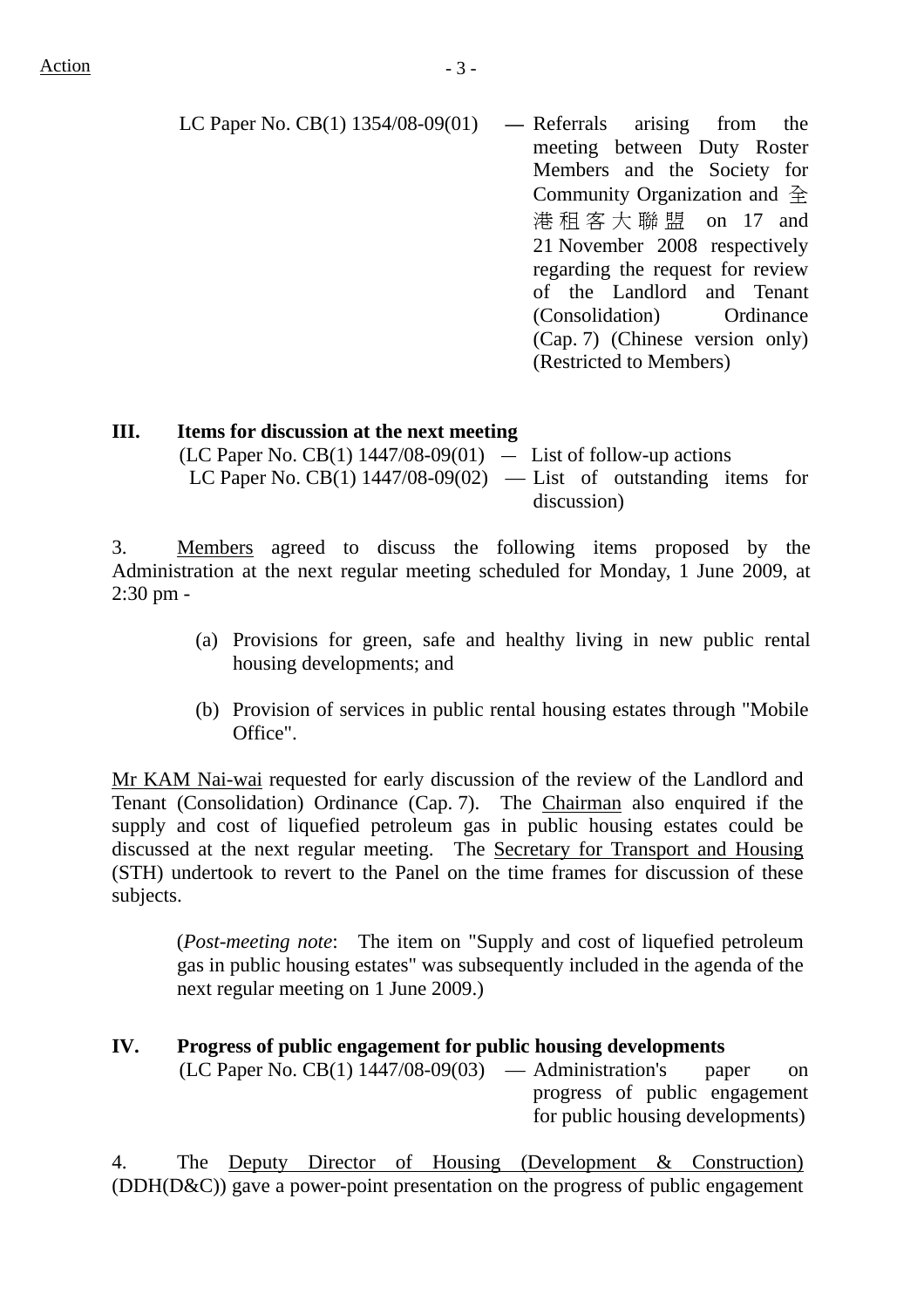in major public rental housing (PRH) developments by the Hong Kong Housing Authority (HA). The Assistant Director of Housing (Project) 2 then reported on the public engagement workshops of the Anderson Road Development and So Uk Redevelopment projects.

(*Post-meeting note*: A copy of the power-point presentation materials was circulated to members under LC Paper No. CB(1) 1501/08-09(01) on 5 May 2009.)

5. Given the shortage of land for PRH development, Mr Frederick FUNG said that cleared PRH sites should be used for redevelopment of PRH rather than returning back to the Government for other uses. Likewise, as a matter of principle, land earmarked for PRH development should not be used for other purposes. He also stressed that the public engagement process should only focus on the design and planning of PRH development, and not on the usage of the land. STH assured members that efforts would be made to identify more suitable land for PRH development in order to meet the target of maintaining the average waiting time for PRH at around three years. Land, including cleared sites, earmarked for PRH developments would not be used for other purposes. By way of illustration, the cleared site of So Uk Estate would be used for in-situ redevelopment of the estate. While agreeing that the public engagement process should be confined to the design and planning of PRH development, STH said that there might be need to take into account views on the proportion of commercial premises within the development.

6. Mr WONG Sing-chi expressed concern about inadequate consultation with District Councils (DCs) on PRH development. He emphasized the need for regular meetings between DCs and the Housing Department (HD) to exchange views on PRH developments as well as management of facilities within PRH estates. STH said that to enhance the level of community participation, workshops had been organized for major PRH developments at the planning and design stages. The formalization of the consultation process aimed at strengthening the role of PRH tenants and DCs. Meanwhile, Housing Managers maintained regular contact with PRH tenants on the management of estates and more regular meeting with tenants would be held if necessary. DDH(D&C) added that DCs had been consulted on community projects, including major refurbishment of PRH estates.

7. Mr CHAN Kam-lam concurred that public engagement workshops, such as the workshops of Yau Tong Estate and the Lower Ngau Tau Kok Estate, had proved to be very useful in gathering views and information as well as enhancing communication on PRH development. He hoped that these workshops could be extended to cover other projects, such as the rehabilitation of Ping Shek Estate, as well as greening and renovation projects. Public consultation on the provision of supporting and ancillary facilities within PRH developments should also be held to meet the changing needs of tenants. STH thanked Mr CHAN for his suggestions, which would indeed be the way forward in PRH development.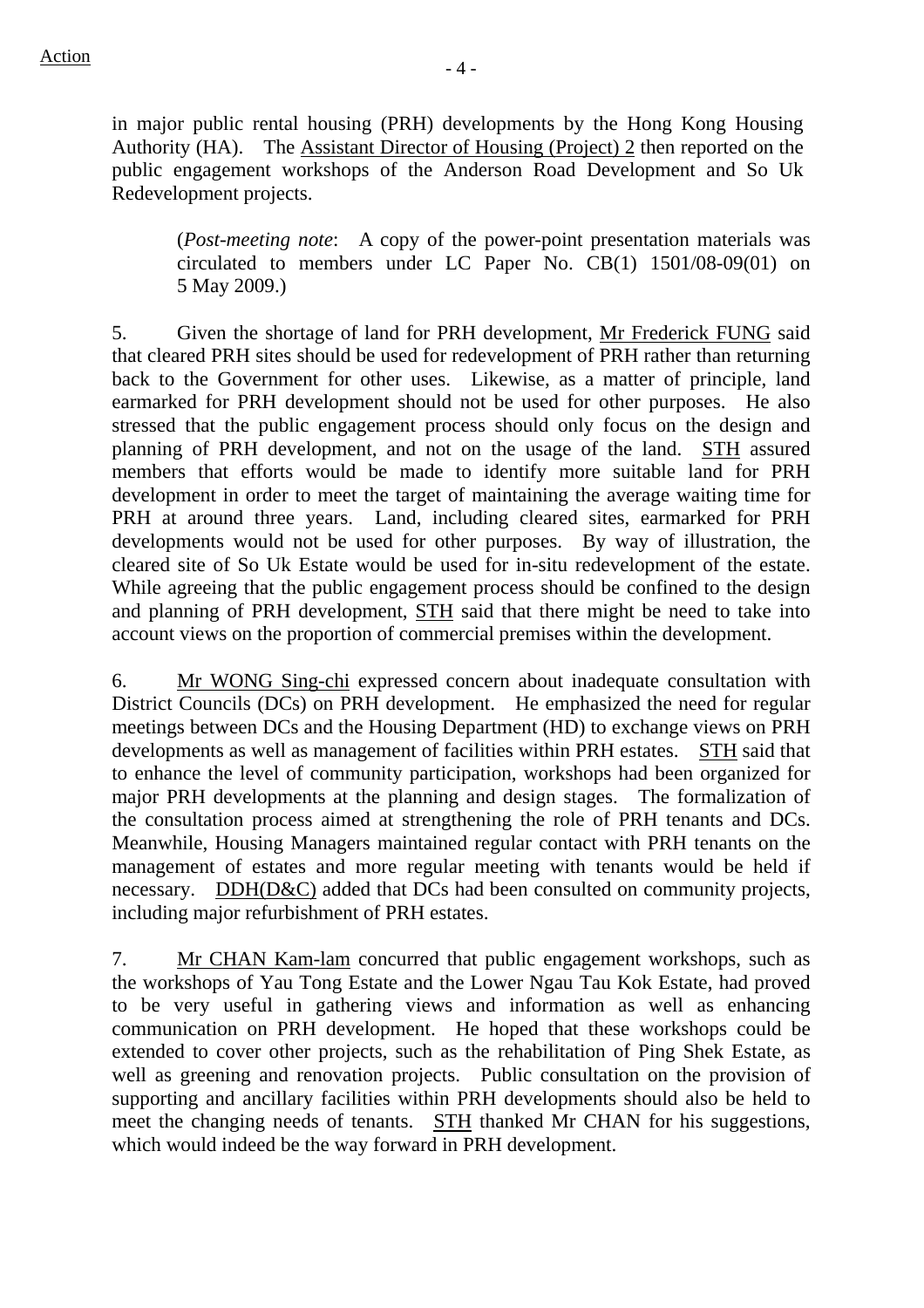8. Mr Alan LEONG supported for early consultation on the design and planning of PRH development. To facilitate a free and interactive exchange of views during the public engagement process, participants should be given sufficient information on the PRH developments beforehand. In this connection, consideration could be given to uploading the relevant information onto the Housing Authority (HA)'s website. Exhibition booths or mobile exhibition centres could also be set up to facilitate public consultation. He added that HD should review the public engagement process from time to time with a view to improving the process. STH said that before conducting the public engagement workshops, efforts would be made to consult the relevant stakeholders first. An independent third party would also be engaged to moderate the public consultation process. DDH(D&C) supplemented that a open and impartial approach would be adopted in conducting the public engagement workshops. Sufficient information would also be provided to facilitate discussion. However, as most of the projects were district based, it might not be necessary to upload the information onto HA's website. In the light of Mr LEONG's suggestion, STH said that consideration could be given to placing more posters and signboards publicizing details on the projects to be consulted.

9. Given the difficulties faced by non-governmental organizations (NGOs) in securing premises within retail facilities operated by the Link Management Company, Mr WONG Sing-chi asked if HD would consider allowing NGOs to use vacant PRH flats to set up social enterprises to provide enhanced services to the community on the one hand and create more job opportunities on the other. Expressing similar concern, Mr Frederick FUNG pointed out that there was insufficient supply of open spaces at the ground floor of PRH estates for NGOs to provide the necessary supporting and ancillary facilities to meet the changing demands of the community. STH advised that project proponents of community facilitates to be set up within PRH estates would need to submit their proposals to HD which would have to consult the relevant departments. DDH(D&C) said that HD welcomed the development of community facilities within PRH estates and sufficient space would be provided as far as practicable, either at the ground floor of estates, provided that technical issues like fire safety could be resolved, or in a separate block as in the case of Tin Ching Estate.

#### **V. Progress of the provision of barrier-free access in public housing estates**

- (LC Paper No. CB(1) 1447/08-09(04) **—** Administration's paper on progress of the provision of barrier-free access in public housing estates
- LC Paper No. CB(1) 1447/08-09(05) **—** Paper on progress of the provision of barrier-free access in public housing estates prepared by the Legislative Council Secretariat (Background brief))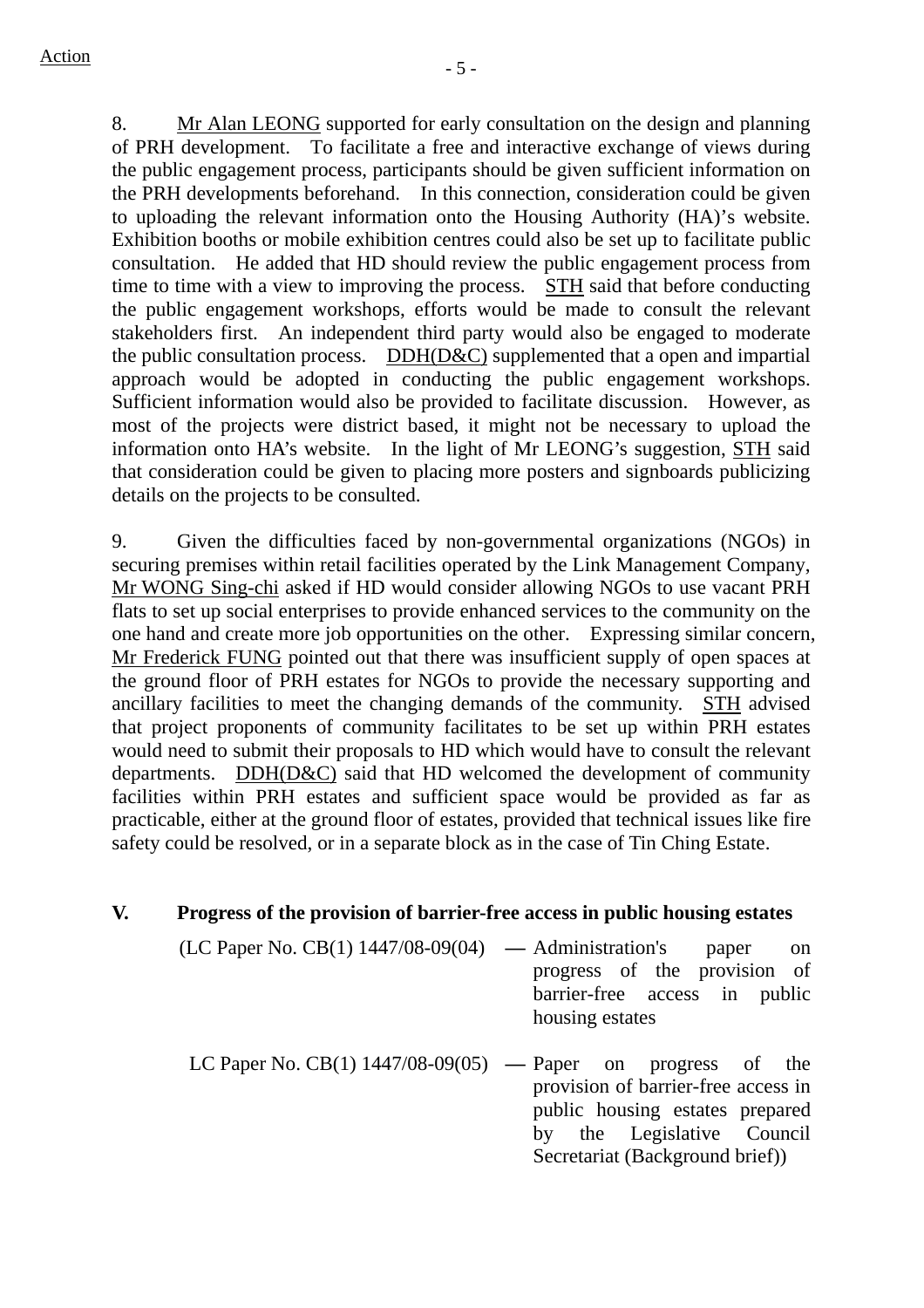10. The Assistant Director of Housing (Estate Management) 2 (ADH(EM)2) gave a power-point presentation on the progress of provision of barrier-free access by the Hong Kong Housing Authority (HA) in the existing PRH estates.

11. The Chairman drew members' attention to the six submissions from 「無障礙 社區關注組 tabled at the meeting, requesting for the provision of barrier-free access in various PRH estates. He added that following the Panel visit to PRH estates on 5 March 2009 to observe how the need for elevator links and elevator systems could be met, the Administration had completed the study on "Establishment of an assessment system for provision of hillside escalator links and elevator systems". The outcome of the study, including the provision of barrier-free access facilities at Kwong Fai Circuit outside the Kwai Chung Estate area, would be discussed by the Panel on Transport at its meeting on 27 May 2009. Members of the Panel on Housing would be invited to attend.

Improvement works for the elderly and people with limited mobility

12. Noting that the Buildings Department had issued an updated version of the Design Manual on Barrier Free Access in 2008, Mr CHAN Kam-lam hoped that HA would gradually adopt the relevant design requirements in all new buildings and improvement works to existing buildings to provide barrier-free access for the elderly and the disabled. When implementing barrier-free access improvement works, in particular the installation of lifts and escalators, efforts should be made to consult the residents at the design and planning stage so that the facilities could be provided in such a way and in such location that would best suit the needs of the community. This would help solicit support for construction of these facilities. He also emphasized the need to expedite the provision of these facilities given that some of these installations would require a lead time of four years. The Under Secretary for Transport and Housing (USTH) assured members that stakeholders' views would be sought before proceeding with the design and planning of improvements works, and that efforts would be made to expedite the improvements works as far as practicable for the benefit of the community. In response to Mr CHAN's further request for a list of improvement works and the respective schedules for completion, the Deputy Director of Housing (Estate Management) (DDH(EM)) said that the required information had been provided for consideration by the Panel at its meeting in January 2009. While the overall work programme for the addition of lifts, escalators and footbridges was expected to complete under a five-year programme starting 2008, efforts would be made to shorten the work programme from five to four years. He also agreed to provide a progress report on the improvements works by the end of the year.

Admin

13. Mr LEE Wing-tat opined that as some PRH estates did not have lift access to every floor, such as Lai Yiu Estate, elderly tenants living in these estates should be transferred to other estates with lift access. A review should also be conducted to ascertain the efficacy of barrier-free access facilities. DDH(EM) said that when planning for lifts or escalators, HD would take into account factors such as vertical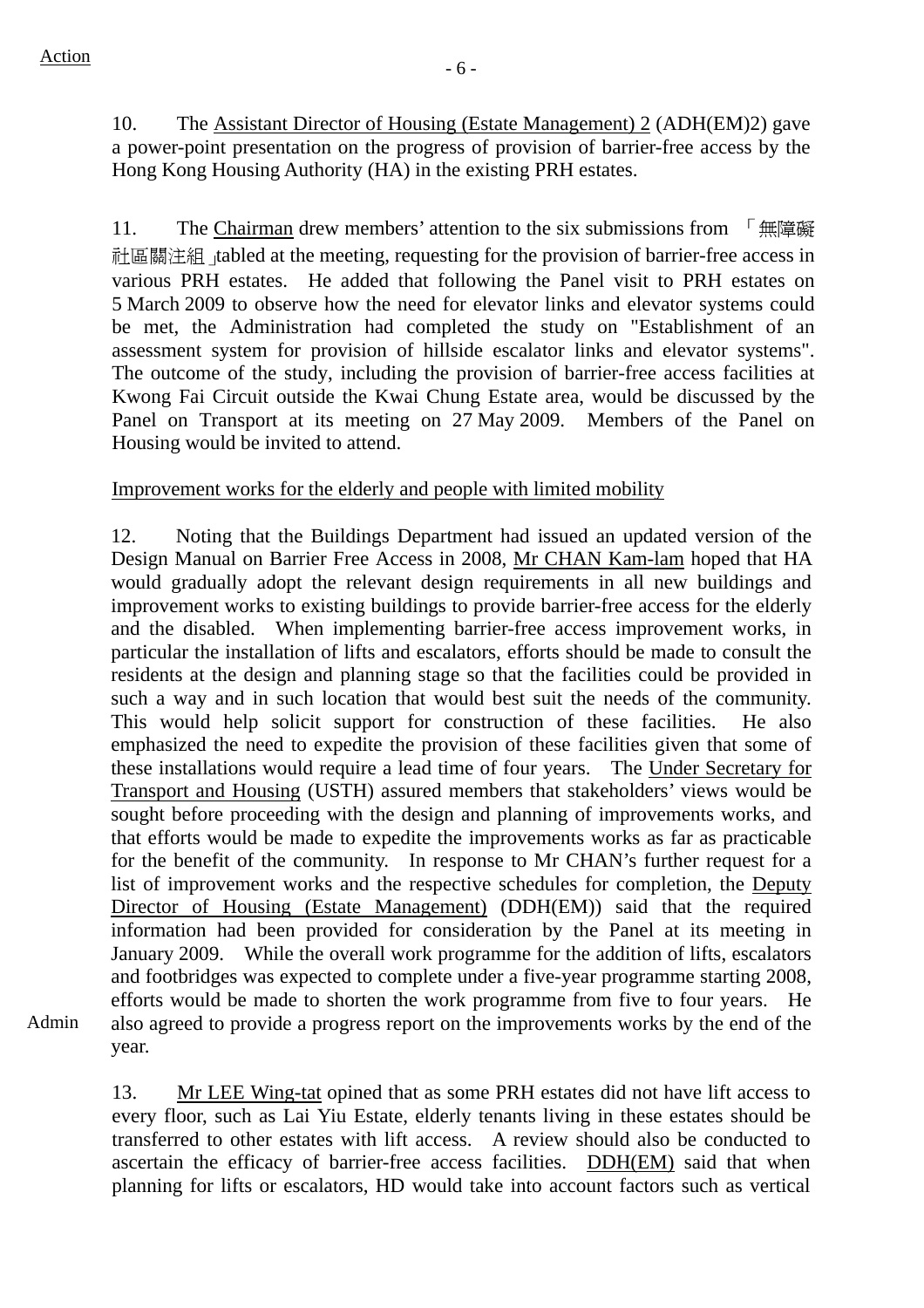level difference, land status as well as technical feasibility. It would also have to identify a more direct access for the convenience of the disabled and the elderly. HD had planned to install lifts in 35 buildings in more than 10 PRH estates currently without lift services. ADH(EM)2 added that both the estate management advisory committees as well as the Association for the Blind would be consulted when planning for barrier-free access facilities to ensure that their requirements were met. These facilities were also subject to scrutiny by the Equal Opportunities Commission.

14. Mr Alan LEONG enquired about the progress of implementation of barrier-free access improvement works in public areas outside the purview of HA. DDH(EM) said that HA would actively enhance communication and discussion with the concerned departments and organizations regarding the implementation of barrier-free access improvement works in public areas outside the purview of HA. ADH(EM)2 added that barrier-free access had been provided to facilitate access of tenants to retail facilities within PRH estates but under the management of The Link Management Limited. However, access to MTR stations had yet to be provided.

# Improvement works for the visually-impaired residents

15. Mr Fred LI was concerned that the tactile guide paths were subject to wear and tear over the years and some of these were made from plastic materials which were very slippery when wet. DDH(EM) said that in order to ensure the quality of tactile guide paths and to improve their durability, consideration had been given to using precast components for the purpose. New specifications had since been introduced on the types of materials to be used for tactile guide paths. ADH(EM)2 added that non-slip materials had been identified and had since been used for the provision of new tactile guide paths. A coating of non-slip materials would be applied to existing tactile guide paths to prevent slippery. Meanwhile, precast components would mostly be used in the hind staircase.

# Alteration of in-flat facilities

16. Mr WONG Sing-chi enquired about the performance pledge for alteration of in-flat facilities since some elderly or disabled tenants had complained about the long lead time for completion of the alteration works. Mr Fred LI echoed that he had received complaints from disabled tenants who had to wait a long time for re-allocation to suitably modified flats because their existing flats were not technically feasible for the necessary alteration works. DDH(EM) said that HD had set up a joint task force with various welfare and medical agencies to arrange for the tetraplegics to move to modified flats in PRH estates to help them re-integrate into the community. These flats would be suitably modified in accordance with the advice provided by the therapists and would be made available to the tetraplegics upon discharge from hospitals. ADH(EM)2 added that these alteration works would usually be completed within two to three weeks. However, individual special requests which were beyond common standard from elderly or disabled tenants to suit their needs might not be entertained.